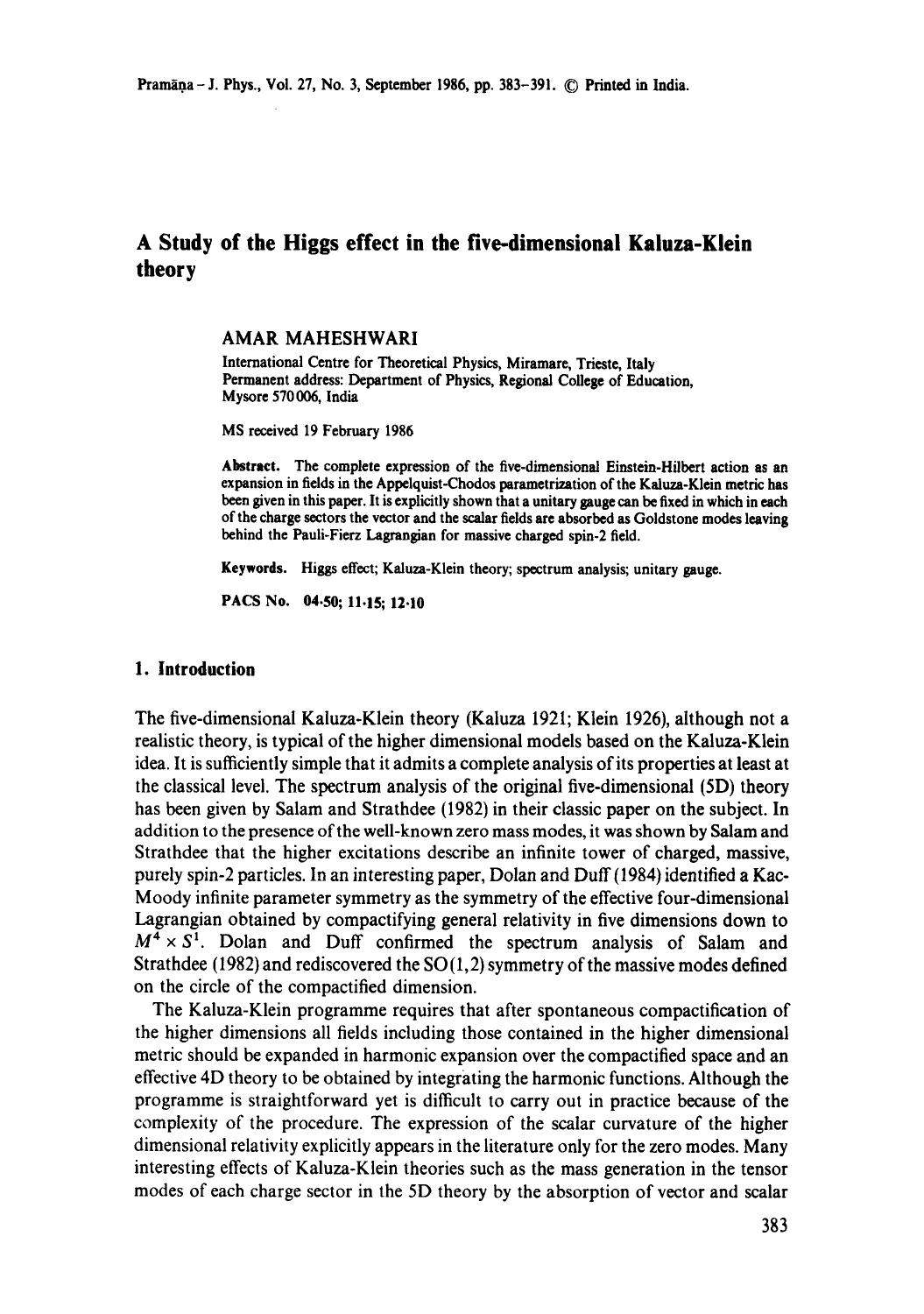Goldstone bosons (Duff 1975) can be seen only by substituting harmonic expansions of the fields of the Kaluza-Klein ansatz in the 5D scalar curvature and integrating the Fourier coefficients defined with periodic boundary conditions on the circle of the compactified dimensions. The coupling of the  $U(1)$  gauge field belonging to the zero mass modes to the charged spin-2 excitations can be found only by carrying out this programme and may not turn out to be minimal.

In this paper we have given the expression of the 5D scalar curvature in terms of the tensor, vector and scalar fields as introduced by Appelquist and Chodos (1983) in their parametrization of the five-dimensional metric. This action is invariant under 5D general coordinate transformations. We then substitute the Fourier expansions of the tensor, vector and scalar fields in the action and integrate the dependence on the fifth coordinate. We show explicitly that there exists a unitary gauge in which in each of the charge sectors the vector and the scalar modes disappear by absorption into the tensor field and the bilinear part of the action reduces to the Pauli-Fierz (Pauli and Fierz 1939; Ogievetsky and Polubarinov 1965; Maheshwari 1972; Isham *et a11971)* Lagrangian of a massive charged spin-2 field. The Higgs effects in sigma models coupled to gravity have also been independently investigated recently by Aulakh and Sahdev (1985).

In §2 we work out the curvature tensor for the 5D metric using the technique of horizontal lift basis (HLB) which has been used by Toms (1984) for writing the Lagrangian of the zero mass modes in Kaluza-Klein theories. In §3 we substitute the Fourier expansion of the fields in the 5D action and give expression of the bilinear fields in each charge sector to avoid the complication of coupling of fields belonging to different charge sectors, which are in the nonlinear interaction terms. We define the physical tensor field in terms of the tensor, vector and scalar fields of each charge sector and show explicitly that the vector and the scalar fields disappear as Goldstone modes from the action. In the Appendix we have given expressions of the 5D connection coefficients which have been used in calculating the expression of the scalar curvature density.

### **2. The Ka|uza-K|ein Lagrangian**

To proceed, we parametrize the metric in the form (Appelquist and Chodos 1983; Unz 1985)

$$
\hat{g}_{MN} = \phi^{-1/3} \begin{pmatrix} g_{\mu\nu} + \phi A_{\mu} A_{\nu} & \phi A_{\mu} \\ \phi A_{\nu} & \phi \end{pmatrix}, \tag{1}
$$

and consider gravity in five dimensions described by the action

$$
S = \frac{1}{L} \int d^4 x \, dy \, (-\hat{g}_{MN})^{1/2} \hat{R}(\hat{g}_{MN}),
$$
  

$$
\equiv \frac{1}{L} \int \mathcal{L}_5 d^4 x \, dy.
$$
 (2)

We use coordinates  $Z^M = (x^{\mu}, y)$  with  $M = 1...5$  and  $\mu = 1...4$ . The 5D metric, tensors and connection coefficients will be distinguished by a caret on top of the corresponding variables in four dimensions constructed from the metric  $g_{\mu\nu}$ . We assume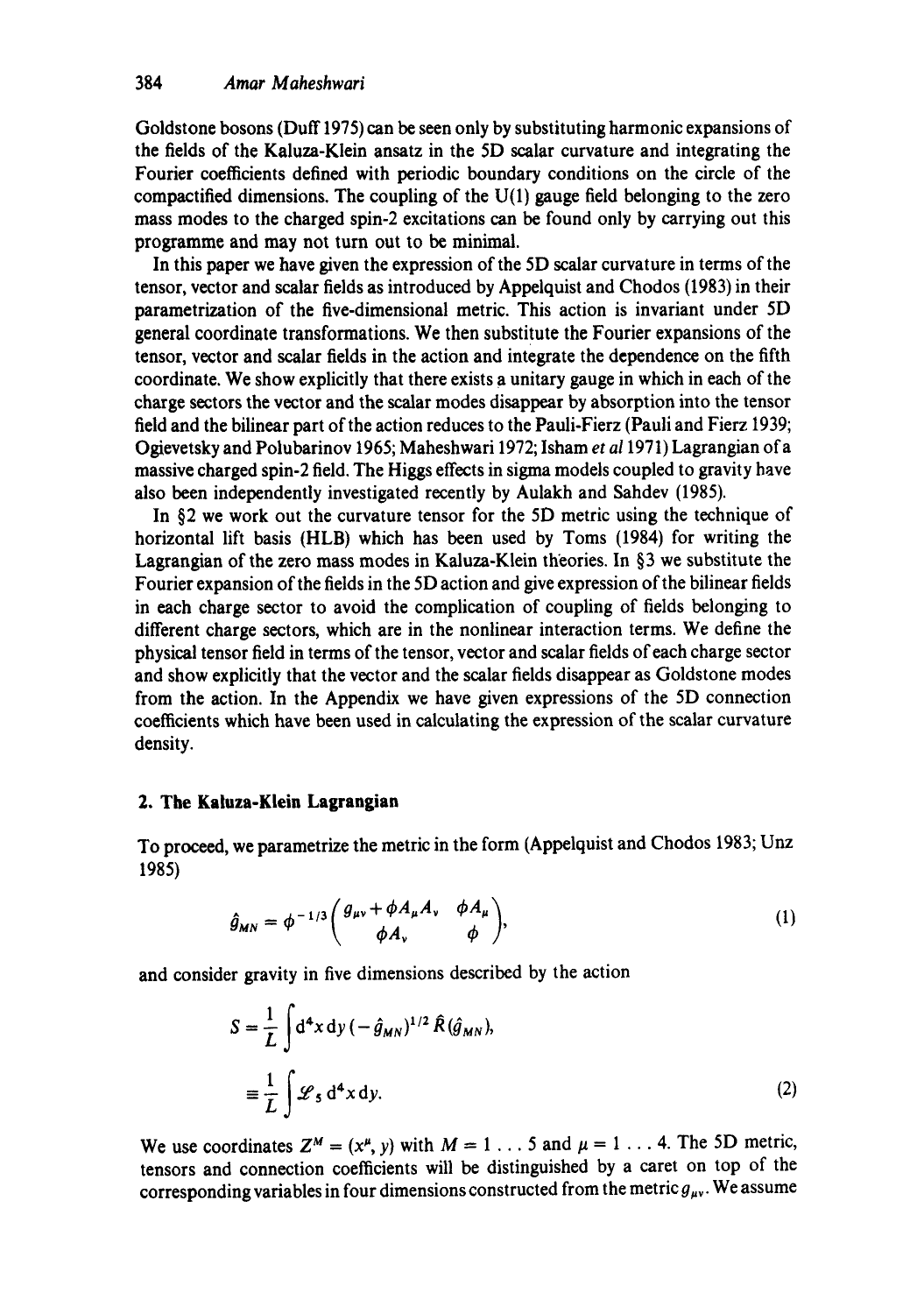a ground state  $M^4 \times S^1$ , i.e. 4D Minkowski space times a circle of length L. The signature of the metric is  $(- + + + +)$  and the 4D Minkowski metric tensor will be denoted by  $\eta_{\mu\nu}$ .

The metric components in (1) have been taken relative to the coordinate basis in which  $\{dx^{\mu}, dy\}$  are the basis one-forms. The duals are  $\{(\partial/\partial x^{\mu}), (\partial/\partial y)\}$  and form a basis for the tangent space. Following Toms (1984) we define a non-coordinate basis by the relations

$$
dS2 = \hat{g}_{MN} dZM dZN
$$
  
=  $g_{\mu\nu} \phi^{-1/3} dx^{\mu} dx^{\nu} + \phi^{2/3} (dy + A_{\mu} dx^{\mu})^2$   
=  $g_{\mu\nu} \theta^{\mu} \theta^{\nu} + \theta^5 \theta^5$ , (3)

with

$$
\theta^{\mu} = \phi^{-1/6} dx^{\mu},
$$

and

$$
\theta^5 = \phi^{1/3} \left( \mathrm{d}y + A_\mu \mathrm{d}x^\mu \right). \tag{4}
$$

In this basis the components of the metric tensor are given by

$$
\hat{g}_{MN} = \begin{pmatrix} g_{\mu\nu} & 0 \\ 0 & 1 \end{pmatrix} . \tag{5}
$$

The basis vectors  $e_{\mu}$  and  $e_5$ , which are dual to  $\theta^{\mu}$  and  $\theta^5$ , are

$$
e_{\mu} = \phi^{1/6} \frac{\partial}{\partial x^{\mu}} - \phi^{1/6} A_{\mu} \frac{\partial}{\partial y},
$$
  

$$
e_{5} = \phi^{-1/3} \frac{\partial}{\partial y}.
$$
 (6)

It is easy to check that

$$
\langle \theta^{\nu}, e_{\mu} \rangle = \delta_{\mu}^{\nu}, \quad \langle \theta^5, e_{\mu} \rangle = 0, \text{ and } \langle \theta^5, e_5 \rangle = 1.
$$
 (7)

The HLB is anholonomic and therefore the commutators of the basis vectors  $e_M$  are non-zero. The commutators of the basis vectors in the HLB fix the commutationcoefficients  $C_{MN}^P$ . By working out the commutators

$$
[e_{\mu}, e_{\nu}] = C_{\mu\nu}^{\lambda} e_{\lambda} + C_{\mu\nu}^{5} e_{5},
$$
  

$$
[e_{\mu}, e_{5}] = C_{\mu 5}^{\lambda} e_{\lambda} + C_{\mu 5}^{5} e_{5},
$$

the  $C_{MN}^P$  are easily found to be given by the expressions

$$
C_{\mu\nu}^{\lambda} = \frac{1}{6} \phi^{-5/6} \left\{ \left( \frac{\partial \phi}{\partial x^{\mu}} \delta_{\nu}^{\lambda} - \frac{\partial \phi}{\partial x^{\nu}} \delta_{\mu}^{\lambda} \right) - \frac{\partial \phi}{\partial y} \left( A_{\mu} \delta_{\nu}^{\lambda} - A_{\nu} \delta_{\mu}^{\lambda} \right) \right\},
$$
  
\n
$$
C_{\mu\nu}^{5} = \phi^{2/3} \left\{ - (\partial_{\mu} A_{\nu} - \partial_{\nu} A_{\mu}) + \left( A_{\mu} \frac{\partial A_{\nu}}{\partial y} - A_{\nu} \frac{\partial A_{\mu}}{\partial y} \right) \right\},
$$
  
\n
$$
C_{\mu 5}^{\lambda} = -\frac{1}{6} \phi^{-4/3} \frac{\partial \phi}{\partial y} \delta_{\mu}^{\lambda},
$$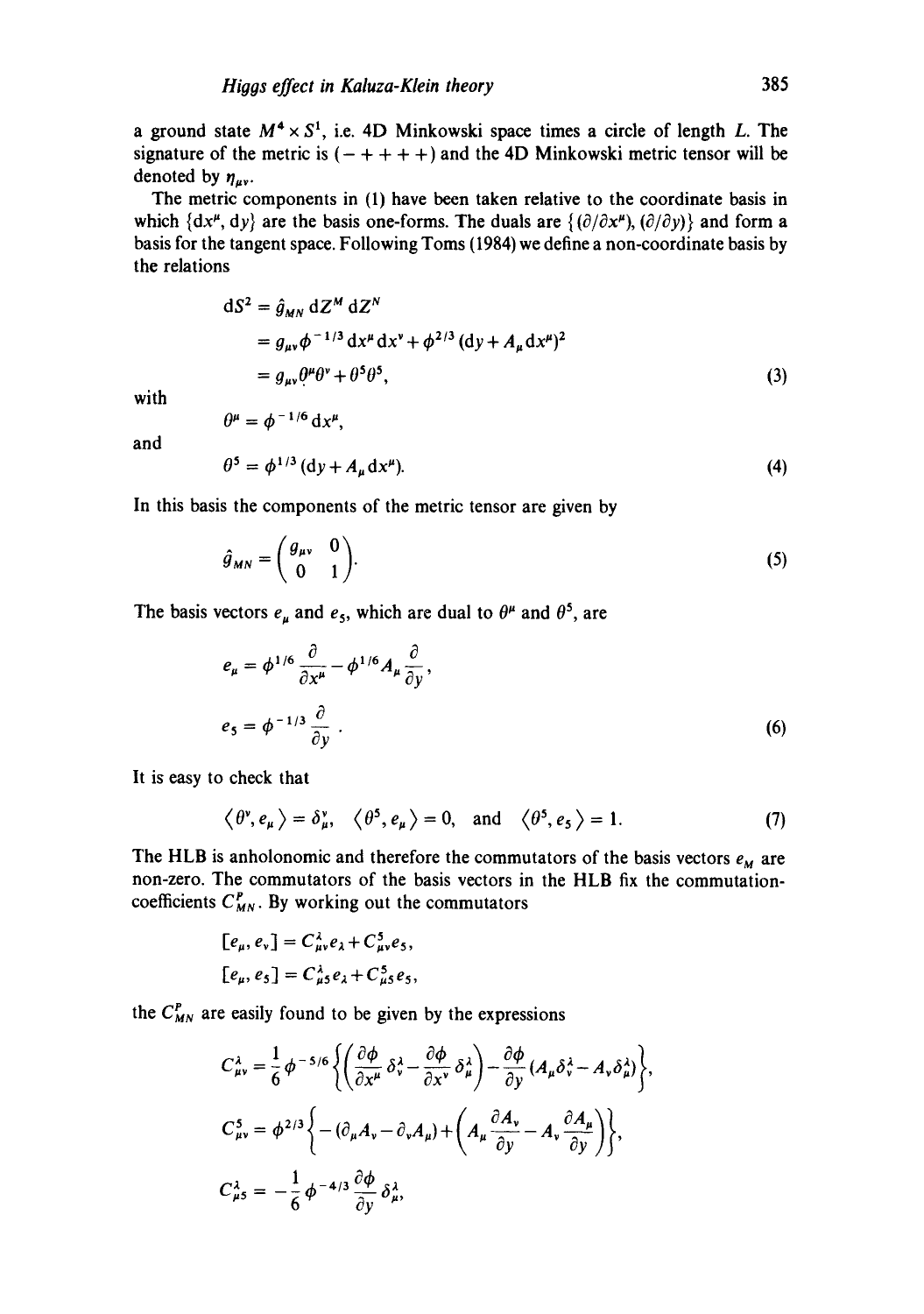$$
C_{\mu 5}^5 = \frac{1}{3} \phi^{-5/6} \left( A_{\mu} \frac{\partial \phi}{\partial y} - \frac{\partial \phi}{\partial x^{\mu}} \right) + \phi^{1/6} \frac{\partial A_{\mu}}{\partial y}, \tag{8}
$$

$$
C_{MN}^P = -C_{NM}^P \quad \text{and} \quad C_{MNP} = C_{MN}^Q \hat{g}_{QP}.
$$

In an anholonomic basis the connection coefficients  $\hat{\Gamma}_{MNP}$  are given by the following expression:

$$
\hat{\Gamma}_{MNP} = \frac{1}{2} [e_P(\hat{g}_{MN}) + e_N(\hat{g}_{MP}) - e_M(\hat{g}_{NP}) + C_{MNP} + C_{MPN} + C_{PNM}],
$$
(9)

and  $\hat{\Gamma}_{MN}^P = \hat{g}^{PQ} \hat{\Gamma}_{QMN}$ . The expression of the connection coefficients  $\hat{\Gamma}_{MN}^P$  has been given in the Appendix. The curvature tensor in anholonomic basis is

$$
\hat{R}_{PNG}^M = e_Q(\hat{\Gamma}_{PN}^M) - e_N(\hat{\Gamma}_{PQ}^M) + \hat{\Gamma}_{PN}^R \hat{\Gamma}_{RQ}^M - \hat{\Gamma}_{PQ}^R \hat{\Gamma}_{RN}^M + \hat{\Gamma}_{PR}^M C_{NQ}^R.
$$
\n(10)

Since we are interested in the scalar curvature, it can be calculated in any convenient basis. In the HLB because of the simplicity of the form of the metric tensor, equation (5), the scalar curvature can be obtained from the following two terms of the curvature tensor:

$$
\hat{R} = g^{\nu\sigma} \hat{R}^{\mu}_{\nu\mu\sigma} + 2\hat{R}^{\mu}_{5\mu 5}.
$$
 (11)

Using the connection coefficients  $\Gamma_{\text{p},\alpha}^M$ , which have been listed in the Appendix, and equations (8)-(11) the expression for the scalar  $(-g_{MN})^{1/2}R$  can be obtained by carrying out a straightforward calculation. Care has to be taken to discard terms which are either total four-divergence with respect to  $x^{\mu}$  or a total derivative w.r.t. y so that an expression which consists of terms that are explicitly scalars both with respect to the 4D general coordinate transformations and the general coordinate transformations on the fifth coordinate can be obtained. In the following expressions the covariant derivatives indicated by a semicolon are with respect to the 4D metric  $g_{uv}$  and the tensor indices are the 4D space-time indices. The Kaluza-Klein Lagrangian has been written as a sum of three parts; the first consists of terms bilinear in derivatives w.r.t, the space-time coordinates  $x^{\mu}$  (this is the expression of the zero mode Lagrangian in which the metric components are assumed to be independent of the fifth coordinate y); the second consists of terms with one derivative w.r.t,  $x^{\mu}$  and the other w.r.t, y; and the third consists of terms bilinear in derivatives w.r.t, to the fifth coordinate y. The second and the third type terms are a new result of this paper. The Kaluza-Klein Lagrangian is

$$
\mathcal{L}^{(5)} = \sqrt{-g} \left[ R + \frac{1}{4} \phi F_{\mu\nu} F^{\mu\nu} + \frac{1}{6} \phi^{-2} \phi_{,\nu} \phi^{\nu} \right] \n+ \sqrt{-g} \left[ \frac{3}{2} A_{,\nu}^{\nu} g^{\lambda \tau} \frac{\partial g_{\lambda \tau}}{\partial y} + A_{\lambda; \tau} \frac{\partial g^{\lambda \tau}}{\partial y} - \frac{1}{2} A_{\nu; \sigma} g^{\nu \sigma} g^{\lambda \tau} \frac{\partial g_{\lambda \tau}}{\partial y} \right] \n- \phi^{-1} \frac{\partial A_{\lambda}}{\partial y} \phi^{\nu \lambda} - \frac{1}{3} \phi^{-2} \frac{\partial \phi}{\partial y} A^{\sigma} \phi_{,\sigma} - \frac{1}{2} \phi F^{\sigma \lambda} \left( A_{\sigma} \frac{\partial A_{\lambda}}{\partial y} - A_{\lambda} \frac{\partial A_{\sigma}}{\partial y} \right) \right] \n+ \sqrt{-g} \left[ \phi^{-1} \left\{ \frac{1}{2} \frac{\partial \phi}{\partial y} \frac{\partial}{\partial y} (A_{\lambda} A^{\lambda}) + \frac{1}{2} \frac{\partial \phi}{\partial y} A^{\lambda} A^{\tau} \frac{\partial g_{\lambda \tau}}{\partial y} \right. \right. \n+ \frac{1}{4} g^{\sigma \nu} g^{\lambda \tau} \frac{\partial g_{\sigma \lambda}}{\partial y} \frac{\partial g_{\nu \tau}}{\partial y} - \frac{1}{4} g^{\sigma \nu} g^{\lambda \tau} \frac{\partial g_{\sigma \nu}}{\partial y} \frac{\partial g_{\lambda \tau}}{\partial y} \right\}
$$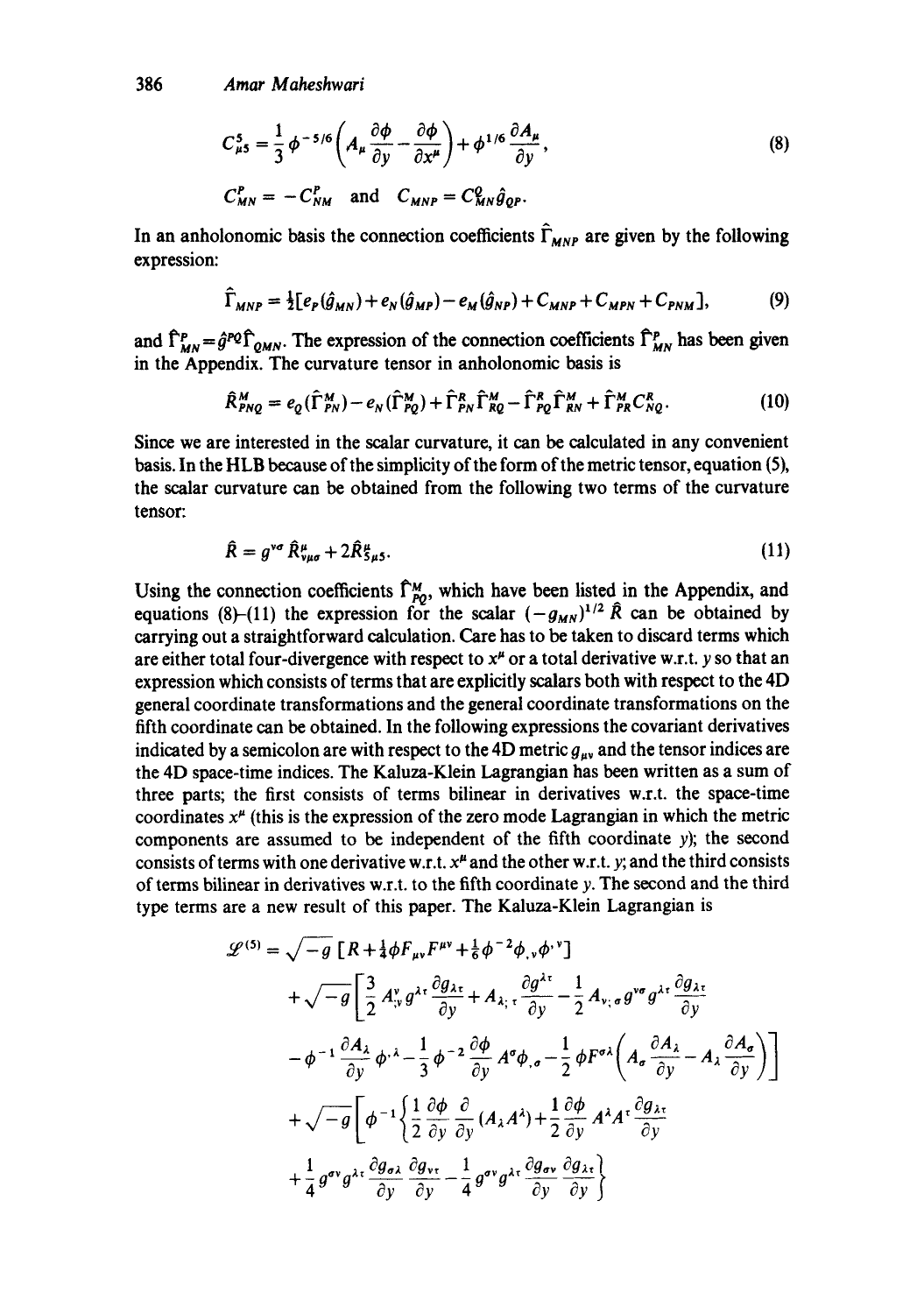$$
+\phi^{-2}\left\{\frac{1}{6}\left(\frac{\partial\phi}{\partial y}\right)^{2}A^{\sigma}A_{\sigma}+\frac{1}{2}\frac{\partial\phi}{\partial y}g^{\sigma\nu}\frac{\partial g_{\sigma\nu}}{\partial y}\right\}-\frac{1}{3}\phi^{-3}\left(\frac{\partial\phi}{\partial y}\right)^{2}
$$
  
+
$$
\frac{1}{2}\phi\left\{A^{\mu}A_{\mu}g^{\sigma\nu}\frac{\partial A_{\sigma}}{\partial y}\frac{\partial A_{\nu}}{\partial y}-A^{\lambda}A^{\sigma}\frac{\partial A_{\lambda}}{\partial y}\frac{\partial A_{\sigma}}{\partial y}\right\}
$$

$$
+\left\{\frac{1}{4}A^{\sigma}A_{\sigma}\left(g^{\lambda\beta}g^{\sigma\nu}\frac{\partial g_{\sigma\lambda}}{\partial y}\frac{\partial g_{\rho\nu}}{\partial y}-g^{\mu\nu}g^{\lambda\tau}\frac{\partial g_{\mu\nu}}{\partial y}\frac{\partial g_{\lambda\tau}}{\partial y}\right)
$$

$$
+\frac{1}{2}\left(\frac{\partial}{\partial y}(A^{\sigma}A^{\lambda})\frac{\partial g_{\sigma\lambda}}{\partial y}-\frac{\partial}{\partial y}(A^{\sigma}A_{\sigma})g^{\lambda\tau}\frac{\partial g_{\lambda\tau}}{\partial y}\right)
$$

$$
+\frac{1}{2}A^{\sigma}A^{\lambda}g^{\tau\alpha}\frac{\partial g_{\alpha\sigma}}{\partial y}\frac{\partial g_{\tau\lambda}}{\partial y}\right], \qquad (12)
$$

where

$$
F_{\mu\nu}=\partial_{\mu}A_{\nu}-\partial_{\nu}A_{\mu}.
$$

The terms which are bilinear in derivatives w.r.t, y are the mass terms which can define a Higgs potential (Higgs 1964) for the spontaneous breakdown of the general covariance. Although this Lagrangian has a formidable appearance we show in the next section that after substituting the Fourier expansions of fields one can see another Kaluza-Klein miracle by going to a unitary gauge.

### **3. Spectrum analysis in unitary gauge**

The next step to be carried out in the Kaluza-Klein programme is to Fourier expand the fields:

and

$$
h_{\mu\nu}(x, y) = g_{\mu\nu} - \langle g_{\mu\nu} \rangle, A_{\mu}(x, y),
$$
  
\n
$$
\Phi(x, y) = \phi - \langle \phi \rangle,
$$

where the ground state manifold  $M^4 \times S^1$  is determined by the vacuum expectation values

$$
\langle g_{\mu\nu} \rangle = \eta_{\mu\nu}, \quad \langle \phi \rangle = 1. \tag{13}
$$

In terms of the length L of the circle  $S<sup>1</sup>$  the Fourier expansions can be written as

$$
h_{\mu\nu}(x, y) = \sum_{n = -\infty}^{\infty} h_{\mu\nu}^{(n)}(x) \exp(i2\pi ny/L),
$$
  
\n
$$
A_{\mu}(x, y) = \sum_{n = -\infty}^{\infty} A_{\mu}^{(n)}(x) \exp(i2\pi ny/L),
$$
  
\n
$$
\Phi(x, y) = \sum_{n = -\infty}^{\infty} \Phi^{(n)}(x) \exp(i2\pi ny/L).
$$
 (14)

with the reality conditions

$$
h_{\mu\nu}^{(-n)}(x) = h_{\mu\nu}^{(n)*}(x), \quad A_{\mu}^{(-n)}(x) = A_{\mu}^{(n)*}(x), \quad \Phi^{(-n)}(x) = \Phi^{(n)*}(x). \tag{15}
$$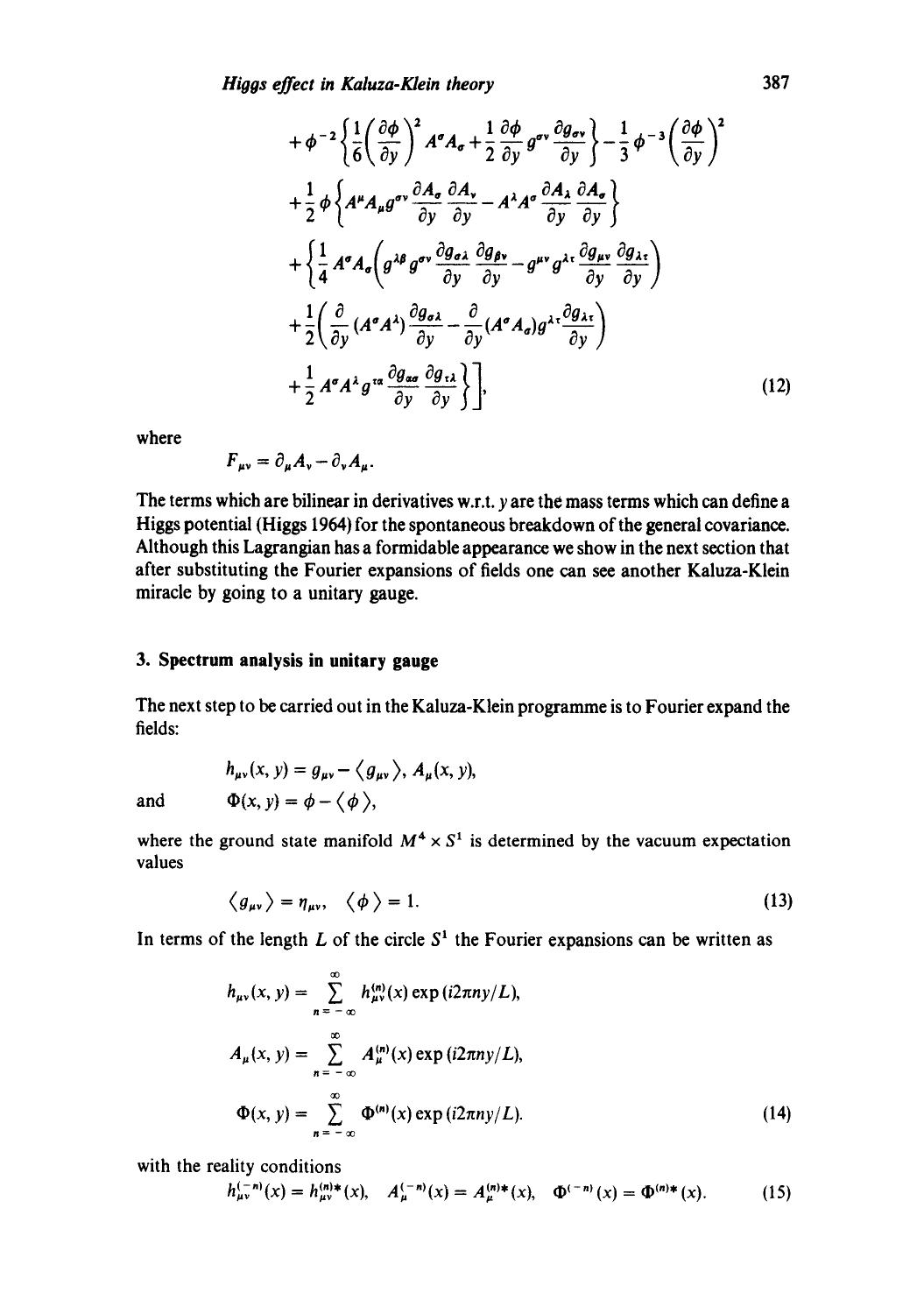**Since** 

$$
\int_0^L \exp\left(\frac{i2\pi}{L}\left(n+n'\right)y\right) dy = L\delta_{n+n',0},\tag{16}
$$

in the bilinear approximation to the 4D action different charge sectors are orthogonal to each other. Therefore we write the expression for the 4D Lagrangian  $\mathcal{L}_4$  in terms of the fields  $h_{\mu\nu}^{(n)}(x)$ ,  $A_{\mu}^{(n)}(x)$  and  $\Phi^{(n)}(x)$  of a non-zero charge sector,  $n \neq 0$  and drop the superscript  $(n)$  from the 4D fields. By substituting the Fourier expansions,  $(14)$ , in the Kaluza-Klein Lagrangian, (12), we find that the following terms contribute to charge n sector<sup>†</sup>

$$
\mathcal{L}_{4}^{(n)} = \left( \int_{0}^{L} \mathcal{L}_{5} dy \right)^{(n)}
$$
\n
$$
= \left[ \left\{ \frac{1}{2} h_{\lambda}^{* \sigma \nu} h_{\sigma \nu}^{\lambda} - h_{\nu}^{* \sigma \nu} h_{\lambda \sigma}^{\lambda} + \frac{1}{2} h_{\nu}^{* \sigma \nu} h_{\lambda, \sigma}^{\lambda} + \frac{1}{2} h_{\nu}^{* \sigma \nu} h_{\lambda, \sigma}^{\lambda} + \frac{1}{2} h_{\sigma \nu}^{* \sigma} h_{\lambda}^{\lambda, \tau} \right] + \frac{1}{3} \Phi^{* \mu} \Phi_{\mu} \right]
$$
\n
$$
+ \left[ A^{* \nu, \mu} A_{\nu, \mu} - A^{* \mu, \nu} A_{\nu, \mu} - ink \left( A_{\nu}^{\nu} h_{\lambda}^{* \lambda} - A^{* \nu} \right) h_{\lambda}^{\lambda} \right]
$$
\n
$$
+ \frac{ink}{2} \left( h^{* \lambda \tau} (A_{\lambda, \tau} + A_{\tau, \lambda}) - h^{\lambda \tau} (A_{\lambda, \tau}^{*} + A_{\tau, \lambda}^{*}) \right)
$$
\n
$$
+ ink \left( \Phi^{*} A_{\lambda}^{\lambda} - \Phi A_{\lambda}^{* \lambda} \right) + \frac{n^{2} k^{2}}{2} \left\{ \left( h^{* \nu \tau} h_{\nu \tau} - h_{\sigma}^{* \alpha} h_{\beta}^{\beta} \right) + \left( h_{\sigma}^{* \alpha} \Phi + h_{\alpha}^{\alpha} \Phi^{*} \right) - \frac{4}{3} \Phi^{*} \Phi \right\} \right], \tag{17}
$$

where  $k = 2\pi/L$ .

We fix the unitary gauge by defining a tensor field  $\psi_{\mu\nu}$ , which absorbs the fields  $A_{\mu}$  and  $\Phi$  in  $h_{\mu\nu}$ , such that when the Lagrangian, (17), is expressed in terms of  $\psi_{\mu\nu}$  the fields  $A_{\mu}$ and  $\Phi$  disappear completely like Goldstone fields leaving behind the Pauli-Fierz Lagrangian of charged massive spin-2 field  $\psi_{\mu\nu}$ . In the linear approximation the ansatz for  $\psi_{\mu\nu}$  is

$$
\psi_{\mu\nu} = h_{\mu\nu} - h_{\alpha}^a \eta_{\mu\nu} + \eta_{\mu\nu} \left( \Phi - \frac{2i}{nk} A_{,\alpha}^a \right) + \frac{i}{nk} (A_{\mu,\nu} + A_{\nu,\mu}), \tag{18}
$$

and

$$
h_{\mu\nu} = \psi_{\mu\nu} - \frac{1}{3} \eta_{\mu\nu} (\psi_a^a - \Phi) - \frac{i}{nk} (A_{\mu,\nu} + A_{\nu,\mu}).
$$
 (19)

It is a satisfying calculation to verify that on substituting the expression for the field  $h_{\mu\nu}$ given in (19) on the right side of (17) all the terms containing  $A<sub>u</sub>$  disappear, and all the terms containing  $\Phi$  including its kinetic and mass terms disappear except for one term in which  $\Phi$  plays the role of an auxiliary field. The new expression of the Lagrangian is

$$
\mathcal{L}_{4}^{(n)} = \frac{1}{2} \left[ \psi^{*\sigma \nu}{}_{,\lambda} \psi_{\sigma \nu}{}^{\lambda} - 2 \psi^{*\sigma \nu}{}_{,\nu} \psi_{\lambda \sigma}{}^{\lambda} + \frac{1}{3} (\psi^{*\sigma \nu}{}_{,\nu} \psi_{\alpha,\sigma}{}^{\alpha} + \psi^{\sigma \nu}{}_{,\nu} \psi_{\alpha,\sigma}^{*\alpha}) - \frac{1}{3} \psi_{\alpha,\lambda}^{*\alpha} \psi_{\beta}^{\beta}{}^{\lambda} + n^2 k^2 (\psi^{*\mu \nu} \psi_{\mu \nu} - \frac{1}{3} \psi_{\alpha}^{*\alpha} \psi_{\beta}^{\beta}) \right] + \frac{1}{3} \left[ \psi^{*\sigma \nu}{}_{,\nu} \Phi_{,\sigma}{}^{\mu} + \psi^{\sigma \nu}{}_{,\nu} \Phi_{,\sigma}^{*\mu} \right]. \tag{20}
$$

t In this expression the space-time tensor indices are Minkowskian and the Lagrangian is a scalar under Poincaré transformations.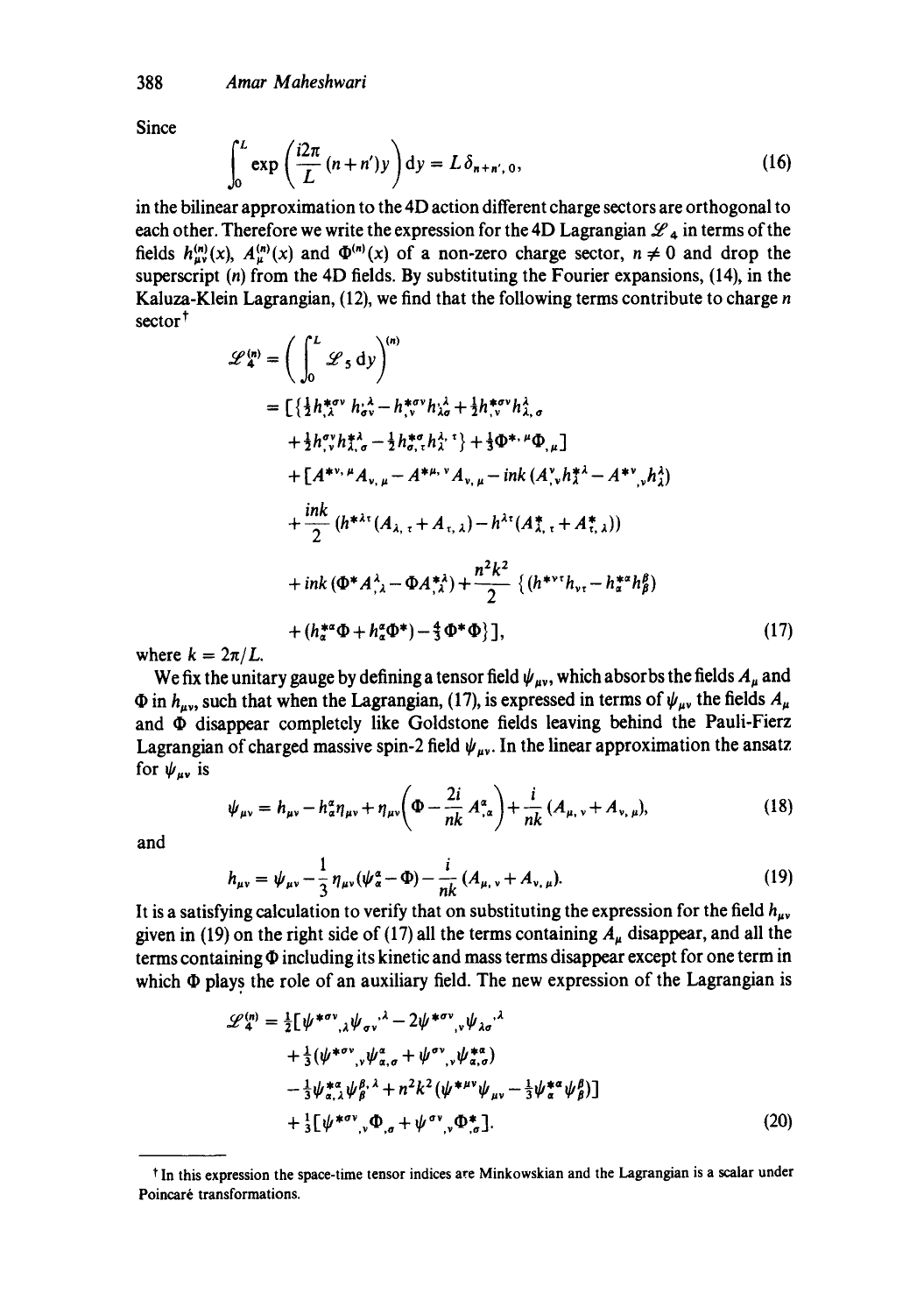It is the Pauli-Fierz Lagrangian for massive charged spin-2 field (Ogievetsky and Polubarinov 1965; Maheshwari 1972). To see whether the auxiliary field  $\Phi$  interacts and to obtain the nature of the couplings of the field  $\psi_{uv}$  we add the following source terms to  $\mathscr{L}_4^{(n)}$ :

$$
\frac{1}{2}\psi^{*\mu\nu}(\theta_{\mu\nu} - \frac{1}{3}\theta_{\alpha}^{\alpha}\eta_{\mu\nu}) + \Phi^*I + \text{c.c.}
$$
\n(21)

The field equation for  $\psi^{*\mu\nu}$  is easily seen to be

$$
(\Box - m^2)\psi_{\mu\nu} = \theta_{\mu\nu} - \frac{1}{3m^2} (\eta_{\mu\nu}\Box - \partial_{\mu}\partial_{\nu})\theta_{\alpha}^{\alpha}
$$
  
+  $\frac{2}{3}(\eta_{\mu\nu}\Box - \partial_{\mu}\partial_{\nu})\Phi - \frac{2}{3m^2} (\eta_{\mu\nu}\Box - \partial_{\mu}\partial_{\nu})\Box\Phi.$  (22)

This equation is compatible with the condition

$$
\partial^{\mu} \psi_{\mu\nu} = 0 \tag{23}
$$

provided  $\psi^{\mu\nu}$  is coupled to a conserved source (Ogievetsky and Polubarinov 1965; Isham *et al* 1971; Maheshwari 1972)

$$
\partial_{\mu}\theta^{\mu\nu} = 0. \tag{24}
$$

If we define

$$
P_{\mu\nu} = \frac{2}{3} (\eta_{\mu\nu} \Box - \partial_{\mu} \partial_{\nu}) \Phi,
$$
\n(25)

it is identically conserved

 $\partial^{\mu}P_{\mu\nu}\equiv 0.$ 

We can combine the  $P_{\mu\nu}$  terms with  $\theta_{\mu\nu}$  and define a new conserved source  $\bar{\theta}_{\mu\nu}$ ,

$$
\bar{\theta}_{\mu\nu} = \theta_{\mu\nu} + \frac{2}{3} (\eta_{\mu\nu} \Box - \partial_{\mu} \partial_{\nu}) \Phi,
$$
\n(26)

the field equation (22) can then be expressed in the form

$$
(\Box - m^2)\psi_{\mu\nu} = \bar{\theta}_{\mu\nu} - \frac{1}{3m^2} \left( \eta_{\mu\nu} \Box - \partial_{\mu} \partial_{\nu} \right) \bar{\theta}_{\alpha}^{\alpha}.
$$
 (27)

It has been observed before (Freund *et al* 1969) that the universal coupling of a pure massive spin 2 field is not to the energy momentum tensor but to a source  $\Xi_{\mu\nu}$ ,

$$
\Xi_{\mu\nu} \equiv \bar{\theta}_{\mu\nu} - \frac{1}{3m^2} \left( \eta_{\mu\nu} \, \Box - \partial_{\mu} \partial_{\nu} \right) \bar{\theta}_{\alpha}^{\alpha}.
$$

The field equation for  $\Phi^*$  gives the satisfying result that it is an auxiliary field and does not interact with the physical tensor field. It only contributes a term to the conserved source of  $\psi_{\mu\nu}$ . The equation for  $\Phi^*$  is

$$
\tfrac{1}{3}\psi_{,\sigma\nu}^{\sigma\nu}=I.
$$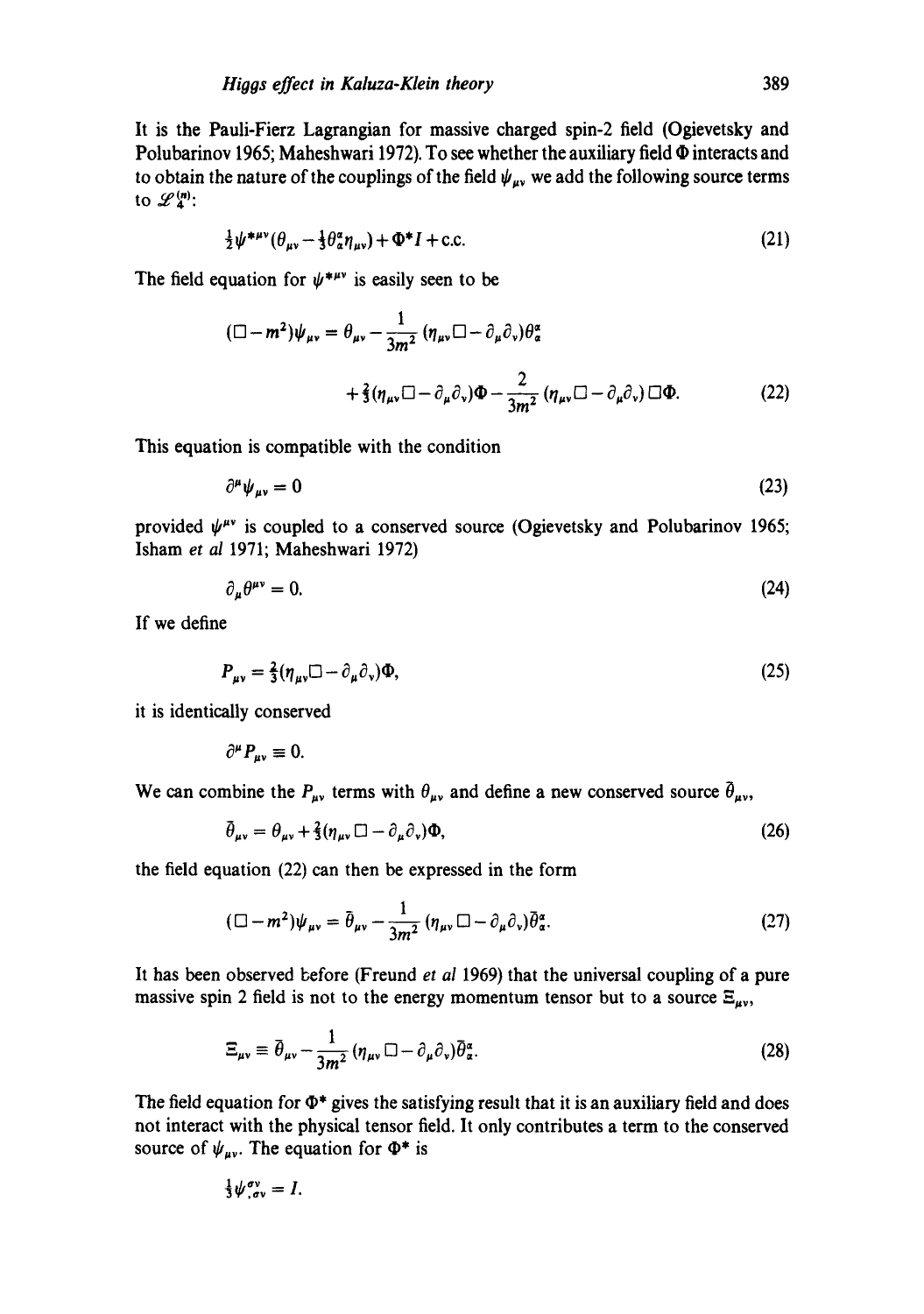**Since** 

$$
\psi^{\sigma\nu}_{,\nu}=0,
$$

it requires that it cannot have a source I and is therefore only an auxiliary field as stated earlier. Although by working out  $\partial \mathcal{L}_4/\partial h_{\mu\nu}$  explicitly the contribution of the nonlinear terms to the field  $\psi_{\mu\nu}$  in the unitary gauge can be obtained, the verification that under the revised ansatz also the  $A_{\mu}$  and  $\Phi$  fields would disappear from the Lagrangian is too tedious to be tried.

# **4. Conclusions**

We have obtained the expression of the 5D Einstein-Hilbert action in the Kaluza-Klein ansatz of the metric tensor. On substituting the Fourier expansion of the fields in this action, it is explicitly verified that the zero charge sector consists ofa graviton, a photon and Brans-Dicke scalar, and the non-zero charge sector consists of pure spin 2 fields only. The phenomenon of the absorption of charged vector and scalar fields in making a massive spin 2 field has been demonstrated. The calculation of the coupling of the vector field of the zero charge sector to the massive spin two field in the tower is under progress and will be reported elsewhere.

# **Acknowledgements**

It is a pleasure to thank Professor John Strathdee for useful discussions and constructive comments on the manuscript. The author is also thankful to Professor Abdus Salam, the International Atomic Energy Agency and UNESCO for kind hospitality at the International Centre for Theoretical Physics, Trieste. Thanks are due to Drs J V Narlikar, N Mukunda and A K Sharma for their appreciation of my scientific needs and providing moral support. He is grateful to Dr P L Malhotra, National Council of Educational Research and Training, New Delhi for the grant of leave of absence that has made the visit to the ICTP possible.

# **Note added**

After the completion of this work it has been brought to our notice that the expression of the Lagrangian of the 5D Kaluza-Klein theory using the Vielbein formalism has been obtained by Aulakh and Sahdev (1985).

# **Appendix**

The expression of the 5D connection coefficients in terms of the 4D Christoffel symbols,

$$
\Gamma^{\sigma}_{\mu\nu} = \frac{1}{2} g^{\sigma\lambda} \left( \frac{\partial g_{\lambda\mu}}{\partial x^{\nu}} + \frac{\partial g_{\lambda\nu}}{\partial x^{\mu}} - \frac{\partial g_{\mu\nu}}{\partial x^{\lambda}} \right)
$$